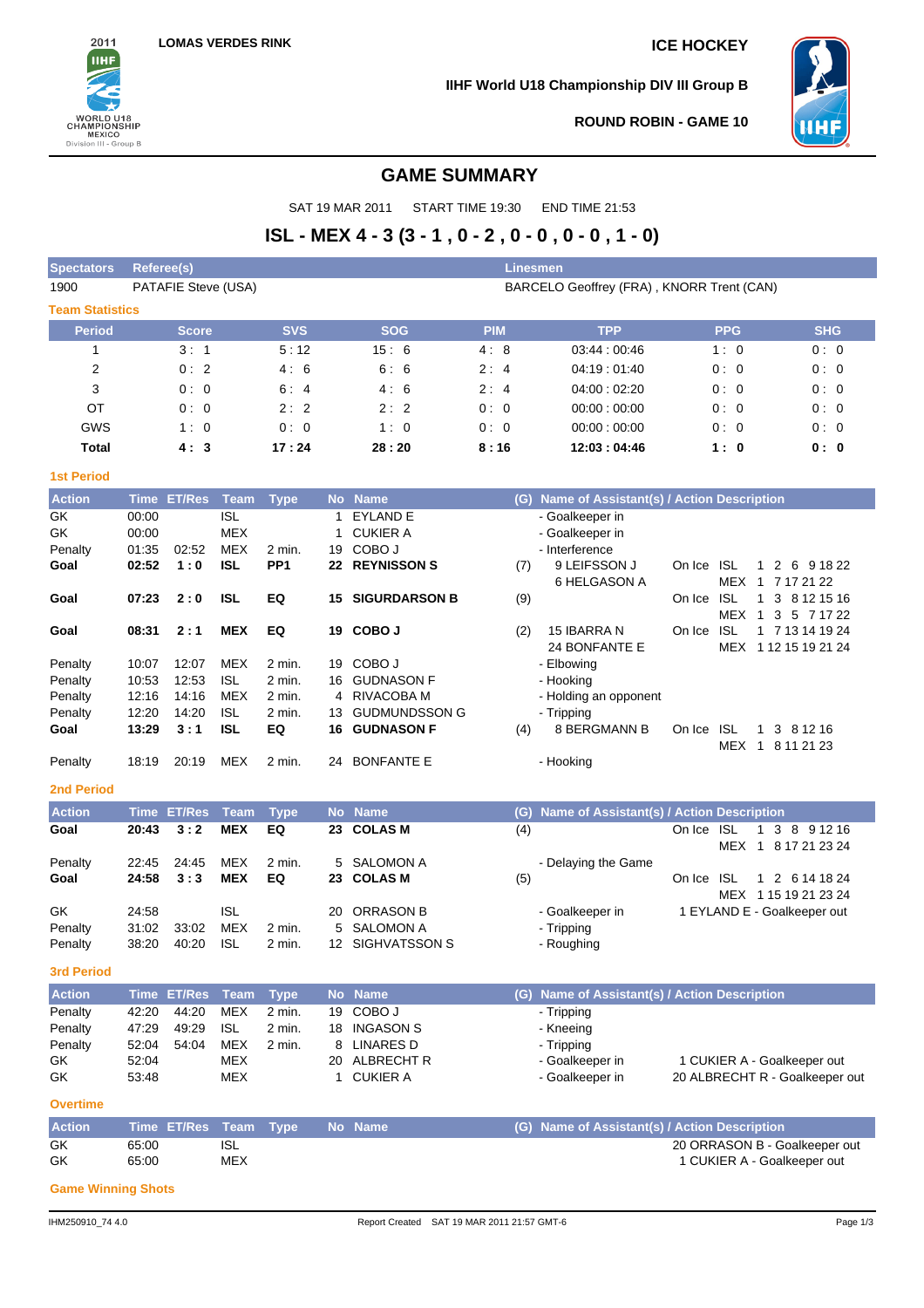

# **IIHF World U18 Championship DIV III Group B**



# **ROUND ROBIN - GAME 10**

| <b>Action</b> | <b>Time</b> | <b>Result</b> | <b>Team</b> |    | No Name           | (G) Action De        |
|---------------|-------------|---------------|-------------|----|-------------------|----------------------|
|               |             | 0:0           | ISL.        | 9  | LEIFSSON J        | - Saved by<br>goalie |
|               |             | 0:0           | <b>MEX</b>  | 23 | <b>COLAS M</b>    | - Missed (r          |
|               |             | 0:0           | <b>ISL</b>  |    | 15 SIGURDARSON B  | - Lost the p         |
|               |             | 0:0           | MEX         | 22 | RAYA A            | - Saved by<br>goalie |
|               |             | 1:0           | <b>ISL</b>  | 16 | <b>GUDNASON F</b> | - Scored             |
|               |             | 0:0           | MEX         | 8  | <b>LINARES D</b>  | - Saved by<br>goalie |
| GWG           | 65:00       | 1:0           | <b>ISL</b>  | 16 | <b>GUDNASON F</b> | (5)                  |

| esult            | <b>Team</b> | <b>No</b> | <b>Name</b>          |     | (G) Action Description |                              |
|------------------|-------------|-----------|----------------------|-----|------------------------|------------------------------|
| 0:0              | <b>ISL</b>  | 9         | <b>LEIFSSON J</b>    |     | - Saved by<br>goalie   | 1 CUKIER A (MEX) - on goal   |
| 0:0              | <b>MEX</b>  | 23        | <b>COLAS M</b>       |     | - Missed (right)       | 20 ORRASON B (ISL) - on goal |
| 0:0              | <b>ISL</b>  | 15        | <b>SIGURDARSON B</b> |     | - Lost the puck        | 1 CUKIER A (MEX) - on goal   |
| 0:0              | MEX         |           | 22 RAYA A            |     | - Saved by<br>qoalie   | 20 ORRASON B (ISL) - on goal |
| 1:0              | <b>ISL</b>  | 16        | <b>GUDNASON F</b>    |     | - Scored               | 1 CUKIER A (MEX) - on goal   |
| 0:0              | <b>MEX</b>  | 8         | <b>LINARES D</b>     |     | - Saved by<br>goalie   | 20 ORRASON B (ISL) - on goal |
| $1 \cdot \Omega$ | ISI         | 16.       | GUDNASON F           | (5) |                        |                              |

# **Goalkeeper Records**

### **Team : ISL - Iceland Team : MEX - Mexico**

| No Name           | <b>SOG</b> | <b>SVS</b> | <b>MIP</b> | No Name             | <b>SOG</b> | <b>SVS</b> | <b>MIP</b> |
|-------------------|------------|------------|------------|---------------------|------------|------------|------------|
| 20 ORRASON Bjarki |            | 3          | 40:02      | 1 CUKIER Allan      |            | 23         | 63:16      |
| 1 EYLAND Einar    |            | 14         | 24:58      | 20 ALBRECHT Richard |            |            | 01:44      |

### **Game Statistics**

| Team : ISL (blue) |                                |          |              |                |                |                |                |           |                |       |
|-------------------|--------------------------------|----------|--------------|----------------|----------------|----------------|----------------|-----------|----------------|-------|
|                   |                                |          |              |                |                |                |                |           |                |       |
| No Pos            | <b>Name</b>                    | G        | $\mathbf{A}$ | <b>PIM</b>     | $\mathbf{1}$   | $\overline{2}$ | 3 <sup>2</sup> | <b>OT</b> | <b>TS</b>      | $+/-$ |
| 3 D               | ELIASSON Ingolfur +C           | $\Omega$ | $\Omega$     | 0              | $\overline{2}$ | 1              | $\mathbf 0$    | 1         | 4              | $+1$  |
| 8F                | <b>BERGMANN Brynjar</b>        | 0        |              | 0              |                |                | 1              | 0         | 3              | $+1$  |
| 12 D              | SIGHVATSSON Sigursteinn +A     | 0        | $\Omega$     | 2              | $\Omega$       | 1              | 0              | 0         | 1              | $+1$  |
| 15F               | SIGURDARSON Bjorn +A           |          | 0            | 0              | 5              | 1              | $\mathbf{1}$   | 0         | $\overline{7}$ | $+1$  |
| 16 F              | <b>GUDNASON Falur</b>          | 2        | $\mathbf 0$  | 2              | 1              | 0              | 0              | 1         | $\overline{2}$ | $+1$  |
| 2 D               | <b>GUDLAUGSSON Kari</b>        | 0        | 0            | 0              | 0              | 0              | 0              | 0         | $\mathbf 0$    | $-1$  |
| 6 D               | HELGASON Andri (BP)            | 0        |              | 0              | 0              | 0              | 1              |           | $\overline{2}$ | $-1$  |
| 9F                | <b>LEIFSSON Johann</b>         | 0        |              | 0              | 3              | 0              | 0              | 0         | 3              | $-1$  |
| 18 D              | <b>INGASON Steindor</b>        | 0        | 0            | $\overline{2}$ | $\mathbf 0$    | 0              | 0              | 0         | $\mathbf 0$    | $-1$  |
| 22 F              | REYNISSON Sigurdur             | 1        | $\mathbf 0$  | 0              | $\overline{2}$ | $\overline{2}$ | $\mathbf 0$    | 0         | 4              | 0     |
| 7 D               | <b>ARNASON Ingthor</b>         | 0        | 0            | 0              | 0              | 0              | 0              | 0         | $\mathbf 0$    | $-1$  |
| 13 F              | <b>GUDMUNDSSON Gunnlaugur</b>  | 0        | $\Omega$     | $\overline{2}$ | $\mathbf 0$    | 0              | $\mathbf 0$    | $\Omega$  | $\mathbf 0$    | $-1$  |
| 14 F              | <b>THORSTEINSSON Gudmundur</b> | 0        | 0            | 0              | $\Omega$       | 0              | 0              | 0         | $\mathbf 0$    | $-2$  |
| 21 D              | PALSSON Birgir                 | $\Omega$ | $\mathbf 0$  | 0              | $\mathbf 0$    | 0              | 0              | $\Omega$  | $\mathbf 0$    | 0     |
| 24 F              | <b>ELFAR Arnar</b>             | $\Omega$ | $\mathbf 0$  | 0              | 1              | 0              | 0              | 0         | 1              | $-2$  |
| 5 <sub>D</sub>    | <b>SIGURDSSON Stefan</b>       | 0        | 0            | 0              | 0              | 0              | 0              | 0         | $\mathbf 0$    | 0     |
| 19 <sub>D</sub>   | <b>OLAFSSON Viktor</b>         | 0        | $\mathbf 0$  | 0              | 0              | 0              | 0              | 0         | 0              | $-1$  |
| 23 F              | <b>SVAVARSSON Viktor</b>       | 0        | 0            | 0              | $\Omega$       | 0              | $\mathbf 1$    | 0         | 1              | 0     |
| 1 GK              | <b>EYLAND Einar</b>            | 0        | 0            | 0              | 0              | 0              | 0              | 0         | $\mathbf 0$    |       |
| 20 GK             | ORRASON Bjarki                 | 0        | $\Omega$     | 0              | $\Omega$       | 0              | $\mathbf 0$    | 0         | 0              |       |
| <b>Total</b>      |                                | 4        | 3            | 8              | 15             | 6              | 4              | 3         | 28             |       |

### **Head Coach :** ZAK Sergei

**Team : MEX (white)**

|             | $\sim$                |    |                      |            |   |          |   |           |    |       |  |
|-------------|-----------------------|----|----------------------|------------|---|----------|---|-----------|----|-------|--|
|             |                       |    | <b>Shots on Goal</b> |            |   |          |   |           |    |       |  |
| No Pos Name |                       | G. | А                    | <b>PIM</b> |   |          | 3 | <b>OT</b> | ТS | $+/-$ |  |
| 8 F         | LINARES Diego +A      | 0  | 0                    | 2          |   |          | 0 |           | 3  | 0     |  |
| 12 D        | <b>JUAREZ Eugenio</b> |    | 0                    | 0          | 0 | 0        | 0 | 0         | 0  | $+1$  |  |
| 17 F        | CUEVAS Ruben +A       |    | 0                    | 0          | 3 |          |   | 0         | 4  | 0     |  |
| 21 D        | PADILLA Francisco +C  | 0  | 0                    | 0          | 0 | $\Omega$ | 0 | 0         | 0  | $+2$  |  |
| 22 F        | RAYA Alejandro        | 0  | 0                    |            | 0 | $\Omega$ |   | 0         | 0  | $-1$  |  |
|             |                       |    |                      |            |   |          |   |           |    |       |  |